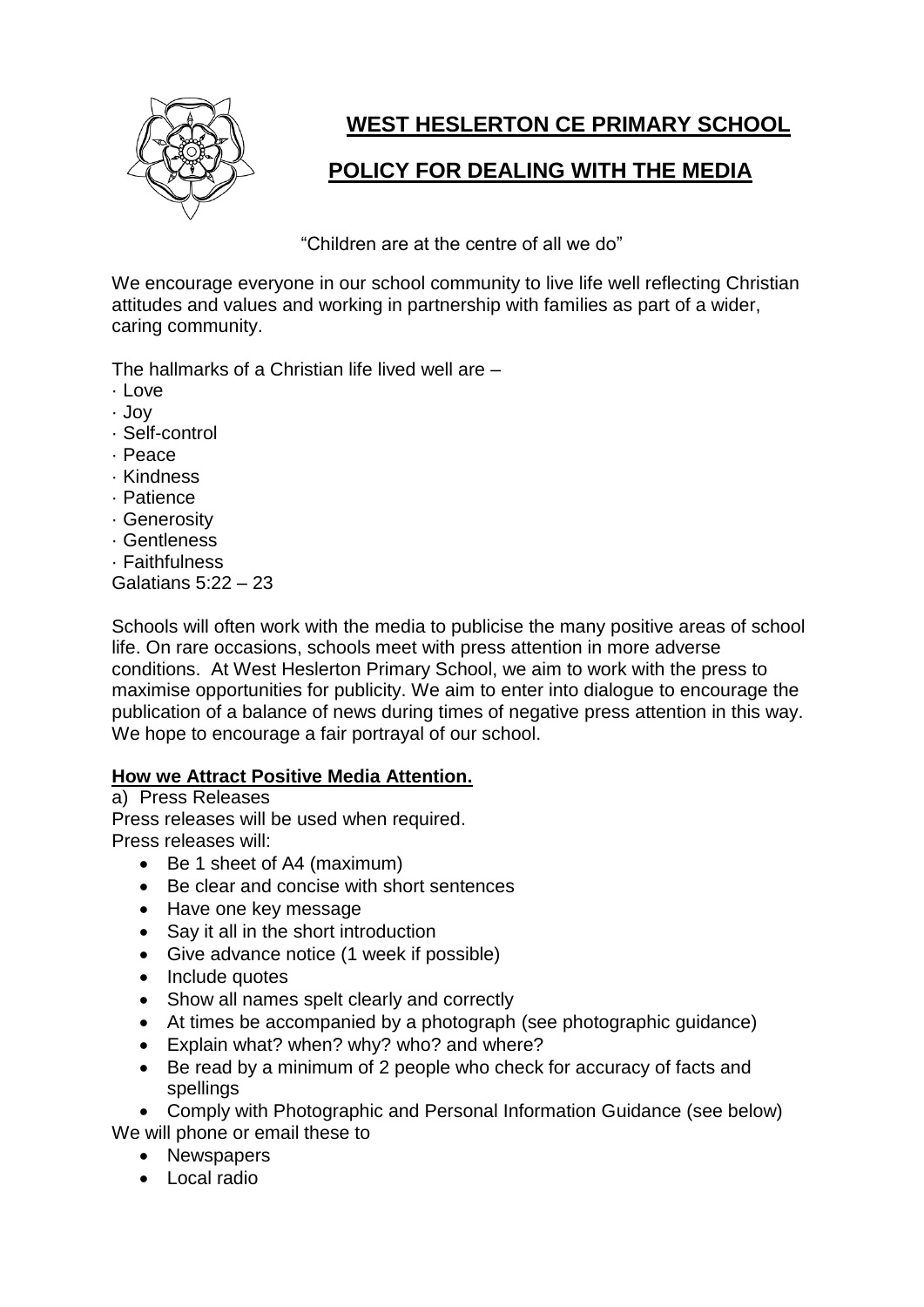• Local television

as appropriate, using named recipients if possible. A copy of all correspondence will be kept for reference.

#### b) Additional Information.

Following contact from press releases, the press often require further information. We will aim to provide this as soon as is possible with regard to their tight deadlines. A minimum of 2 people will check this to ensure accuracy (as above).

c) Routine News

Following assemblies and events in school, a regular news shot may be provided to local papers. Updates will be sent, if possible, after each assembly or event to encourage school events to be publicised locally and regularly. All staff, parents and Governors are warmly encouraged to draft press releases and further information. These should be previewed by the Headteacher or Chair of Governors before submission to external bodies.

## **How we deal with Sensitive Press Issues/Negative Press Attention**

From time to time, some stories may occur concerning our school that we may not be so keen to publicise: the stories about controversial issues. We will therefore follow the guidance below to ensure our school receives fair reporting during any such time.

- The Headteacher and /or Chair of Governors should discuss the issues before any statement to the press is made, making use of the Press Office at County Hall for guidance.
- No other persons should make any statement other than "the investigation into this event is continuing, a detailed comment will be issued when that investigation is complete" or "to issue additional information now may jeopardise the investigation that is currently underway" or "I am on my way to a briefing, information will be provided to you shortly".
- The Headteacher and/or Chair of Governors will make themselves available to the press and undertake any reasonable request. We will endeavour to ensure that the school's version of events is publicised or a statement of damage limitation is provided: "This was a very isolated incident."
- Every opportunity will be given to the press to film/photograph our happy school – images are very powerful tools in publicity. During school holidays, school photographs and/or displays of work may be offered. Due regard will be paid to our photographic guidance (see below).

## **How we Monitor our Publicity**

A copy of all press cuttings will be kept in school. This will be maintained and kept up to date by office staff. Cuttings may be donated by supporters of the school. Alternatively, copies of papers will be purchased from general capitation. We will endeavour to involve all pupils with permission to be involved in press photographs, choosing different individuals each time, whenever possible.

## **What to do if we feel our Press Publicity is Unjust**

The Headteacher/Chair of Governors will contact the press body responsible for any offending article, quoting the relevant Press Complaints Commission Code of Practice points. Full redress will be expected. Copies of the offending articles and all